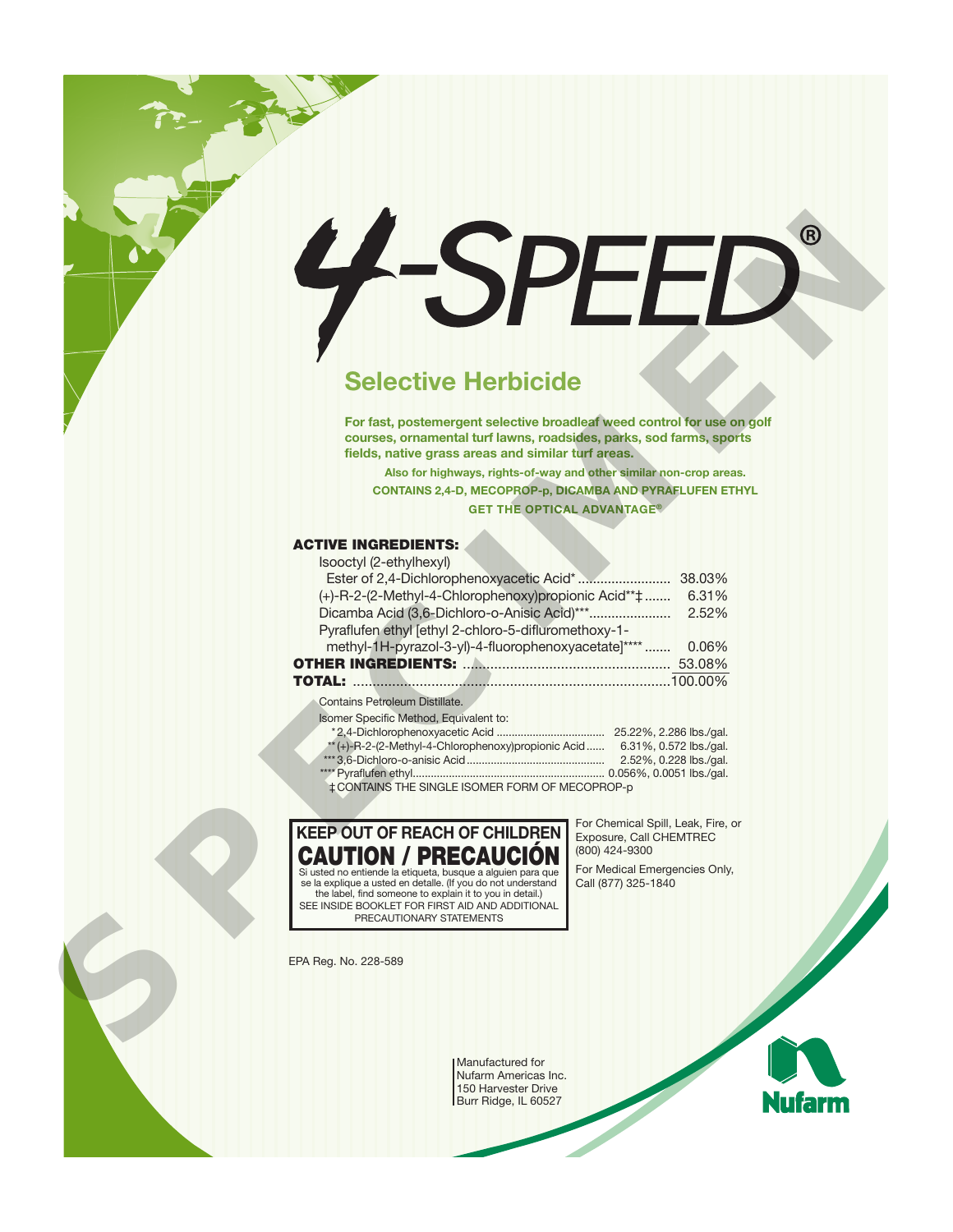# **PRECAUTIONARY STATEMENTS HAZARDS TO HUMANS AND DOMESTIC ANIMALS CAUTION / PRECAUCIÓN**

Harmful if swallowed. Causes moderate eye irritation. Avoid contact with eyes, skin or clothing.

### **PERSONAL PROTECTIVE EQUIPMENT (PPE):**

Some materials that are chemical-resistant to this product are listed below. If you want more options, follow the instructions for Category A on an EPA chemical-resistance category selection chart.

### **All mixers, loaders, applicators and other handlers must wear:**

• Long-sleeved shirt and long pants,

• Shoes plus socks, and

• Chemical-resistant gloves.

# **USER SAFETY RECOMMENDATIONS**

### **Users Should:**

- Remove clothing/PPE immediately if pesticide gets inside. Then wash thoroughly and put on clean clothing. If pesticide gets on skin, wash immediately with soap and water.
- Remove PPE immediately after handling this product. Wash the outside of gloves before removing. As soon as possible, wash thoroughly and change into clean clothing.

| ■ Unemicai-resistant gioves.<br>PPE separately from other laundry.   | Follow manufacturer's instructions for cleaning/maintaining PPE. If no such instructions for washables exist, use detergent and hot water. Keep and wash                                                                                                                                                                                                                                                                                                                                                                                                                                |
|----------------------------------------------------------------------|-----------------------------------------------------------------------------------------------------------------------------------------------------------------------------------------------------------------------------------------------------------------------------------------------------------------------------------------------------------------------------------------------------------------------------------------------------------------------------------------------------------------------------------------------------------------------------------------|
|                                                                      | <b>USER SAFETY RECOMMENDATIONS</b>                                                                                                                                                                                                                                                                                                                                                                                                                                                                                                                                                      |
| <b>Users Should:</b><br>with soap and water.<br>into clean clothing. | . Wash hands, face, and arms with soap and water before eating, smoking, drinking or using the toilet.<br>. Remove clothing/PPE immediately if pesticide gets inside. Then wash thoroughly and put on clean clothing. If pesticide gets on skin, wash immediately<br>. Remove PPE immediately after handling this product. Wash the outside of gloves before removing. As soon as possible, wash thoroughly and change                                                                                                                                                                  |
|                                                                      | <b>FIRST AID</b>                                                                                                                                                                                                                                                                                                                                                                                                                                                                                                                                                                        |
| <b>IF SWALLOWED</b>                                                  | • Call a poison control center or doctor immediately for treatment advice.<br>• Have person sip a glass of water if able to swallow.<br>. Do not induce vomiting unless told to do so by a poison control center or doctor.<br>. Do not give anything by mouth to an unconscious person.                                                                                                                                                                                                                                                                                                |
| <b>IF IN EYES</b>                                                    | . Hold eye open and rinse slowly and gently with water for 15 to 20 minutes.<br>. Remove contact lenses, if present, after the first 5 minutes, then continue rinsing eye.<br>• Call a poison control center or doctor for treatment advice.                                                                                                                                                                                                                                                                                                                                            |
| <b>IF ON SKIN</b><br><b>OR CLOTHING</b>                              | · Take off contaminated clothing.<br>. Rinse skin immediately with plenty of water for 15 to 20 minutes.<br>. Call a poison control center or doctor for treatment advice.                                                                                                                                                                                                                                                                                                                                                                                                              |
|                                                                      | You may also contact 1-877-325-1840 for emergency medical treatment information.<br><b>NOTE TO PHYSICIAN</b><br>Contains petroleum distillate. Vomiting may cause aspiration pneumonia.                                                                                                                                                                                                                                                                                                                                                                                                 |
|                                                                      | <b>ENVIRONMENTAL HAZARDS</b>                                                                                                                                                                                                                                                                                                                                                                                                                                                                                                                                                            |
|                                                                      | This product is toxic to fish and aquatic invertebrates. This product may contaminate water through drift of spray in wind or via runoff events. Use care<br>when applying in areas adjacent to any body of water. To prevent contamination of the environment, do not apply near water, storm drains, gutters o<br>ditches. Do not apply when rain is predicted for that day or when wind is strong enough to carry spray away from treatment area. Rinse applicato<br>equipment over the lawn or garden area that was treated, and away from water, storm drains, gutters or ditches. |
|                                                                      | Most cases of groundwater contamination involving phenoxy herbicides such as 2,4-D and MCPP-p have been associated with mixing/loading and<br>disposal sites. Caution should be exercised when handling these herbicides at such sites to prevent contamination of groundwater supplies. Use of the<br>closed systems for mixing or transferring this pesticide will reduce the probability of spills. Placement of the mixing/loading equipment on an impervious<br>pad to contain spills will help prevent groundwater contamination.                                                 |
|                                                                      | <b>DIRECTIONS FOR USE</b>                                                                                                                                                                                                                                                                                                                                                                                                                                                                                                                                                               |
|                                                                      | It is a violation of Federal law to use this product in a manner inconsistent with its labeling. READ ENTIRE LABEL BEFORE USING THIS PRODUCT. USI<br>STRICTLY IN ACCORDANCE WITH LABEL PRECAUTIONARY STATEMENTS AND DIRECTIONS.                                                                                                                                                                                                                                                                                                                                                         |
| Aerial application is prohibited.                                    | Do not apply this product in a way that will contact workers or other persons, either directly or through drift. Only protected handlers may be in the area<br>during application. For any requirements specific to your State or Tribe, consult the agency responsible for pesticide regulation.                                                                                                                                                                                                                                                                                       |
|                                                                      | Use of this product in certain portions of California, Oregon, and Washington is subject to the January 22, 2004 Order for injunctive relief in Washingtor<br>Toxics Coalition et al vs. EPA, C01-0132C, (W.D. WA). For further information, please refer to EPA Web site: http://www.epa.gov/espp.                                                                                                                                                                                                                                                                                     |
|                                                                      | <b>AGRICULTURAL USE REQUIREMENTS</b>                                                                                                                                                                                                                                                                                                                                                                                                                                                                                                                                                    |
|                                                                      | Use this product only in accordance with its labeling and with the Worker Protection Standard, 40 CFR part 170. This Standard contains requirements<br>for the protection of agricultural workers on farms, forests, nurseries, and greenhouses, and handlers of agricultural pesticides. It contains requirements<br>for training, decontamination, notification, and emergency assistance. It also contains specific instructions and exceptions pertaining to the statements                                                                                                         |

# **NOTE TO PHYSICIAN**

# **ENVIRONMENTAL HAZARDS**

# **DIRECTIONS FOR USE**

# **AGRICULTURAL USE REQUIREMENTS**

Use this product only in accordance with its labeling and with the Worker Protection Standard, 40 CFR part 170. This Standard contains requirements for the protection of agricultural workers on farms, forests, nurseries, and greenhouses, and handlers of agricultural pesticides. It contains requirements for training, decontamination, notification, and emergency assistance. It also contains specific instructions and exceptions pertaining to the statements on this label about Personal Protective Equipment (PPE) and restricted-entry interval. The requirements in this box only apply to uses of this product that are covered by the Worker Protection Standard.

Do not enter or allow worker entry into treated areas during the restricted entry interval (REI) of 12 hours.

PPE required for early entry to treated areas that is permitted under the Worker Protection Standard and that involves contact with anything that has been treated, such as plants, soil, or water, is: long-sleeved shirt and pants, shoes plus socks and chemical-resistant gloves made of any waterproof material.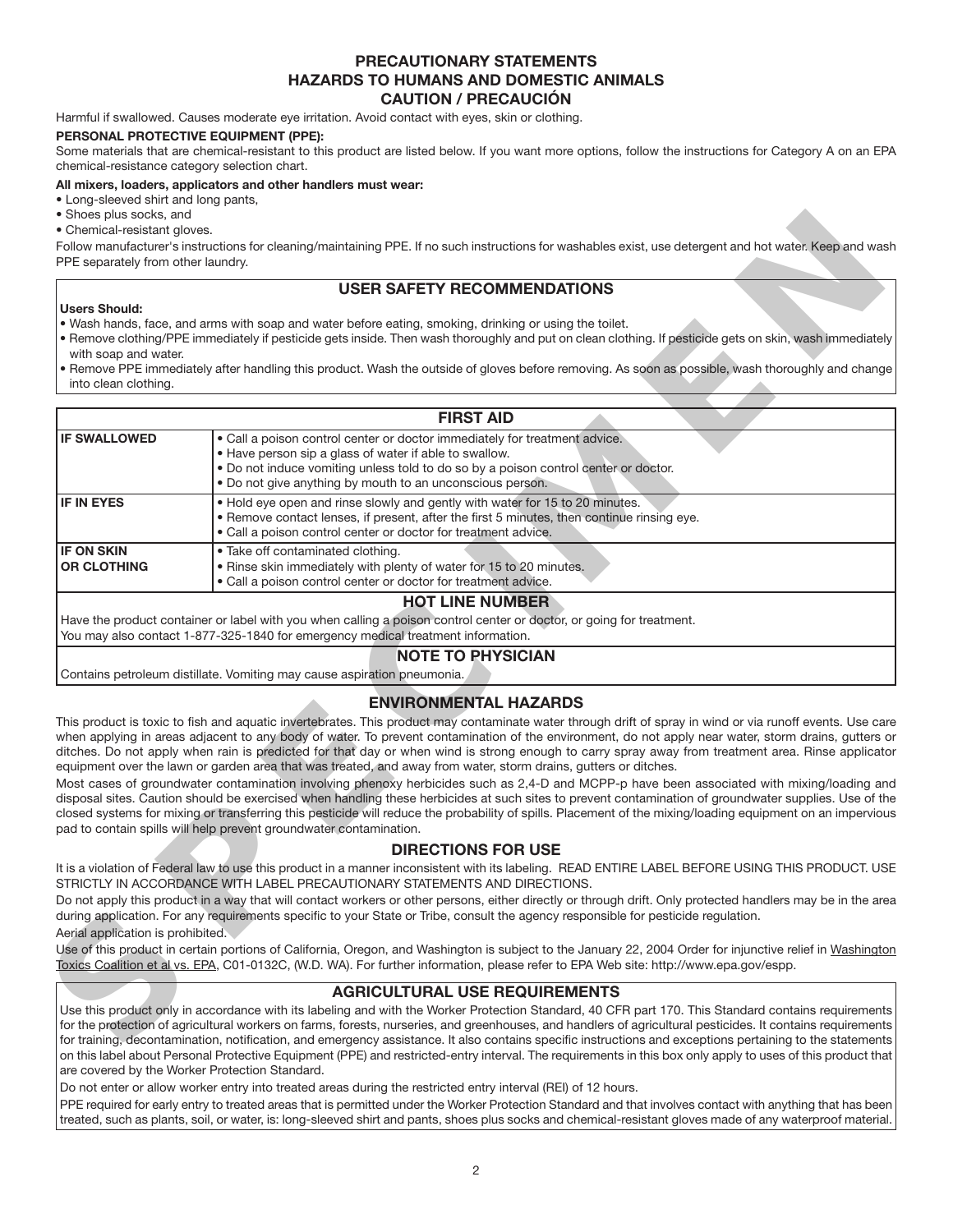# **NON-AGRICULTURAL USE REQUIREMENTS**

The requirements in this box apply to uses of this product that are NOT within the scope of the Worker Protection Standard for agricultural pesticides (40 CFR part 170). The WPS applies when this product is used to produce agricultural plants on farms, forests, nurseries, or greenhouses. For turf use, do not allow people (other than applicator) or pets on treatment area during application. Do not enter treatment areas until spray has dried.

# **SPRAY DRIFT MANAGEMENT**

A variety of factors including weather conditions (e.g., wind direction, wind speed, temperature, relative humidity) and method of application (e.g., ground, aerial, airblast, chemigation) can influence pesticide drift. The applicator must evaluate all factors and make appropriate adjustments when applying this product.

### **Droplet Size**

Use only Medium or coarser spray nozzles according to ASAE (S572) definition for standard nozzles.

### **Wind Speed**

Do not apply at wind speeds greater than 10 mph.

### **Temperature Inversions**

If applying at wind speeds less than 3 mph, the applicator must determine if: 1) conditions of temperature inversion exist, or 2) stable atmospheric conditions exist at or below nozzle height. Do not make applications into areas of temperature inversions or stable atmospheric conditions.

### **Susceptible Plants**

Do not apply under circumstances where spray drift may occur to food, forage, or other plantings that might be damaged or crops thereof rendered unfit for sale, use or consumption. Susceptible crops include, but are not limited to, cotton, okra, flowers, grapes (in growing stage), fruit trees (foliage), soybeans (vegetative stage), ornamentals, sunflowers, tomatoes, beans, and other vegetables, or tobacco. Small amounts of spray drift that might not be visible may injure susceptible broadleaf plants.

### **Other State and Local Requirements**

Applicators must follow all state and local pesticide drift requirements regarding application of 2,4-D herbicides. Where states have more stringent regulations, they must be observed.

### **Equipment**

All ground application equipment must be properly maintained and calibrated using appropriate carriers or surrogates. Do not apply with a nozzle height greater than 4 feet above the crop canopy.

# **USE PRECAUTIONS**

For turf use, the maximum number of broadcast applications per treatment site is 2 per year. Failure to observe all precautions may result in injury to turf and/or susceptible plants.

# **PRODUCT INFORMATION**

This product combines 2,4-D, Mecoprop-p, Dicamba and Pyraflufen to provide fast-acting broadleaf weed control.

• Postemergent control of a comprehensive list of tough broadleaf weeds in turfgrass.

• Fast-acting formulation designed to show weed injury symptoms within 24 to 48 hours of application.

- Active on broadleaf weeds, yet gentile on most desirable established turfgrasses.
- Pyraflufen-Ethyl not only accelerates the speed of control, but is also an effective herbicide that broadens the weed control spectrum of the product.

## **USE SITES**

This product is for use on Ornamental Turf Lawns (Residential, Industrial and Institutional), Parks, Cemeteries, Athletic Fields, Golf Courses (Fairways, Aprons, Tees and Roughs), Sod Farms and similar turf areas.

Avoid mist to (spray drift) vegetables, flowers, ornamentals, shrubs, trees and other desireable plants. Do not pour spray solutions near these plants. Do not spray on carpetgrass, dichondra nor on lawns or turf where desirable clovers are present. Avoid fine mists. Except as noted, use only lawn-type sprayers. Coarse sprays are less likely to "wind-drift". Use coarse spray droplets. Do not spray roots of ornamentals and trees. Do not exceed specified dosages for any area; be particularly careful within the dripline of trees and other species. theory, health to constant prop worste according to 8046 (8577) distintent for standard complete.<br>Which Speed<br>The members between the proposition of the proposition of the members of the standard standard interesting<br>const

Do not use this product near or in greenhouses.

## **TIMING**

For best results, apply this product to young, actively growing weeds as a postemergence broadcast or spot spray. Follow-up applications may be required for dense infestations and hard to control species.

### **NEWLY SEEDED AREAS:**

Do not apply to newly seeded grasses until well established unless discoloration or damage can be tolerated.

### **NEWLY SODDED, SPRIGGED, OR PLUGGED AREAS:**

Do not apply to newly sodded, sprigged, or plugged grasses for at least 3 to 4 weeks after the sodding, sprigging, or plugging operations.

### **SEEDING:**

Reseed no sooner than 2 weeks after application of this product. In areas that are slit seeded, to assure seed soil contact, reseeding interval may be reduced to 7 days.

### **MOWING:**

For best results, turf should not be mowed for 1 to 2 days before or after application to maximize leaf surface of the target plant and aid in translocation.

### **IRRIGATION, RAINFALL AND TEMPERATURE**

When air temperature exceeds 90ºF, temporary turf injury may result from broadcast applications. Limit applications to spot or directed applications manage the application rate to minimize the potential for injury.

When treating Carpetgrass, avoid broadcast applications when air temperature exceeds 80°F. When air temperatures exceed 80°F, limit application to spot treatment only to avoid temporary turf injury.

Avoid applying during excessively dry or hot periods unless irrigation is used. For optimum results, do not apply if rainfall is expected within 4 hours; delay irrigation cycle for 24 hours.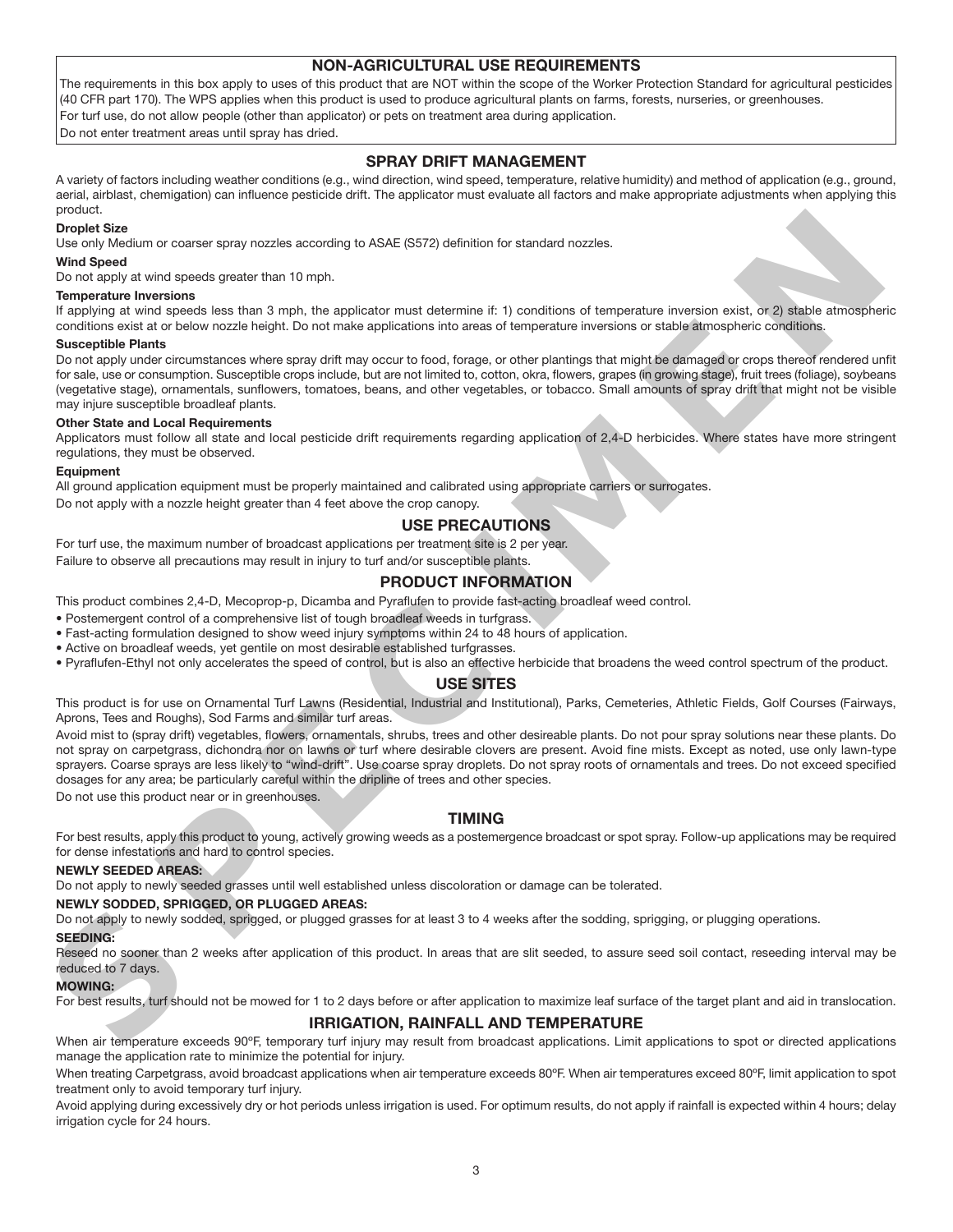# **MIXING INSTRUCTIONS**

Begin with a clean spray tank. Fill the spray tank with one-half the required amount of water. Slowly add this product while agitating, then complete filling the tank with water.

Maintain continuous agitation until spraying is complete. If left standing for extended periods of time, re-agitate to assure uniformity of the spray mixture. This product can be tank mixed with some liquid fertilizers or liquid iron materials. Because liquid fertilizer and liquid iron differ in pH, free ammonia content, density, salt concentration and percentage of water, a compatability test is recommended prior to mixing in application equipment. All regulations, either State or Federal, relating to the application of liquid fertilizers or liquid iron and this product must be strictly followed.

Adding oil, wetting agent, or other surfactant to the spray may be used to increase effectiveness on weeds, but doing so may reduce selectivity to turf resulting in turf damage. Failure to observe the above precautions may result in injury to turf and other desirable vegetation.

The following compatability test should always be performed prior to full-scale tank mixing.

- 1. Pour 18 fluid ounces of water into a quart jar.
- 2. Add 1 fluid ounce of either the liquid fertilizer or liquid iron to be used.
- 3. Add 1 fluid ounce of this product.
- 4. Close jar and shake well.
- 5. Watch the mixture for several seconds after shaking and check again after 30 minutes.
- 6. If the mixture does not show signs of separating, the combination may be used. If the mixture foams excessively, gels, separates or gets very thick, do not combine for field application.
- 7. Compatibility may be improved by the use of a compatibility agent. Follow the previously outlined test procedures and add 1/6 ounce of the compatibility agent between steps (the compatibility agent must be added to the fertilizer or iron before adding this product).
- 8. If the mixture does not separate, gel, foam or get very thick, it may be used for field application. Mix only the amount to be sprayed. Do not allow to stand overnight

### **WEEDS CONTROLLED**

- **Bedstraw** Black medic Buckhorn Burdock **Chicory** Chickweed Clover
- Dandelion Dock Ground ivy Healall Henbit Knotweed Lambsquarter
- Lespedeza **Mallow Morningglory** Peppergrass Pigweed Plantain Poison ivy
- Poison oak Purslane Ragweed Sheep sorrel Shepherdspurse Speedwell Spurge

# **TURF, ORNAMENTAL**

# **(golf courses, cemeteries, parks, sports fields, turfgrass, lawns and other grass areas)**

# **AND**

### **TURF GROWN FOR SOD APPLICATION RATES**

| 2. Add 1 fluid ounce of either the liquid fertilizer or liquid iron to be used.<br>3. Add 1 fluid ounce of this product.<br>4. Close jar and shake well.                                   |                                      |                                                                                         |                               |                                                                                         |                                                                                                                                         |                       |                                                                                                                                                                                                                                                                                                                                                                                                                                                                                                                                                                                                                 |
|--------------------------------------------------------------------------------------------------------------------------------------------------------------------------------------------|--------------------------------------|-----------------------------------------------------------------------------------------|-------------------------------|-----------------------------------------------------------------------------------------|-----------------------------------------------------------------------------------------------------------------------------------------|-----------------------|-----------------------------------------------------------------------------------------------------------------------------------------------------------------------------------------------------------------------------------------------------------------------------------------------------------------------------------------------------------------------------------------------------------------------------------------------------------------------------------------------------------------------------------------------------------------------------------------------------------------|
| 5. Watch the mixture for several seconds after shaking and check again after 30 minutes.                                                                                                   |                                      |                                                                                         |                               |                                                                                         |                                                                                                                                         |                       | 6. If the mixture does not show signs of separating, the combination may be used. If the mixture foams excessively, gels, separates or gets very thick, do                                                                                                                                                                                                                                                                                                                                                                                                                                                      |
| not combine for field application.<br>stand overnight.                                                                                                                                     |                                      |                                                                                         |                               |                                                                                         | agent between steps (the compatibility agent must be added to the fertilizer or iron before adding this product).                       |                       | 7. Compatibility may be improved by the use of a compatibility agent. Follow the previously outlined test procedures and add 1/6 ounce of the compatibility<br>8. If the mixture does not separate, gel, foam or get very thick, it may be used for field application. Mix only the amount to be sprayed. Do not allow to                                                                                                                                                                                                                                                                                       |
| spray tank cleaner and rinse thoroughly.                                                                                                                                                   |                                      |                                                                                         |                               |                                                                                         |                                                                                                                                         |                       | Sprayer Cleaning: Clean application equipment thoroughly before and after application to prevent cross-contamination. Use a strong detergent or approved                                                                                                                                                                                                                                                                                                                                                                                                                                                        |
|                                                                                                                                                                                            |                                      |                                                                                         |                               | <b>WEEDS CONTROLLED</b>                                                                 | This product will control or suppress the following list of broadleaf weeds as well as many other broadleaf weeds susceptible to 2,4-D. |                       |                                                                                                                                                                                                                                                                                                                                                                                                                                                                                                                                                                                                                 |
| Bedstraw<br><b>Black medic</b><br><b>Buckhorn</b><br><b>Burdock</b><br>Chicory<br>Chickweed<br>Clover                                                                                      |                                      | Dandelion<br><b>Dock</b><br>Ground ivy<br>Healall<br>Henbit<br>Knotweed<br>Lambsquarter |                               | Lespedeza<br>Mallow<br>Morningglory<br>Peppergrass<br>Pigweed<br>Plantain<br>Poison ivy | Poison oak<br>Purslane<br>Ragweed<br>Sheep sorrel<br>Shepherdspurse<br>Speedwell<br>Spurge                                              |                       | Wild carrot<br>Wild garlic<br>Wild lettuce<br>Wild onion<br>Yarrow<br>and other<br>broadleaf weeds                                                                                                                                                                                                                                                                                                                                                                                                                                                                                                              |
| <b>TURF, ORNAMENTAL</b><br>(golf courses, cemeteries, parks, sports fields, turfgrass, lawns and other grass areas)<br><b>AND</b><br><b>TURF GROWN FOR SOD</b><br><b>APPLICATION RATES</b> |                                      |                                                                                         |                               |                                                                                         |                                                                                                                                         |                       |                                                                                                                                                                                                                                                                                                                                                                                                                                                                                                                                                                                                                 |
|                                                                                                                                                                                            |                                      |                                                                                         |                               |                                                                                         |                                                                                                                                         |                       |                                                                                                                                                                                                                                                                                                                                                                                                                                                                                                                                                                                                                 |
| <b>SITE</b>                                                                                                                                                                                | <b>USE RATE</b><br>(Fluid<br>Ounces) | <b>SPRAY</b><br><b>VOLUME</b><br>(Gallons)                                              | <b>USE RATE</b><br>(Pints)    | <b>SPRAY</b><br><b>VOLUME</b><br>(Gallons)                                              |                                                                                                                                         | <b>USE DIRECTIONS</b> |                                                                                                                                                                                                                                                                                                                                                                                                                                                                                                                                                                                                                 |
| Bahiagrass,<br>Bluegrass,<br>Common<br>Bermudagrass,<br>Fescue,<br>Ryegrass,<br><b>Zoysiagrass</b>                                                                                         | 1.1 to 1.5                           | PER 1,000 SQ. FT.<br>$0.1$ to $5.0$                                                     | <b>PER ACRE</b><br>3.0 to 4.0 | 3 to 220                                                                                | discoloration may occur on warm season grasses.<br>to add.                                                                              |                       | <b>Bermudagrass - If Bermudagrass is dormant, up to 4 pints per acre may</b><br>be used. However, some hybrid Bermudagrasses may be sensitive to this<br>product. Contact your local extension service weed control specialist.<br>Warm Season Turfgrass - Use reduced rates if grass is stressed from<br>heat or drought. Exercise care when applying during growth stages from<br>dormancy to green-up and from green-up to dormancy. Some temporary<br>When mixing with fertilizer - Higher water volumes may be used when<br>tank mixed with a turf fertilizer. Follow fertilizer labels for proper amounts |
| <b>Bentgrass</b><br>(Putting and<br><b>Bowling Greens)</b>                                                                                                                                 | 0.67                                 | 3.3                                                                                     | 1.8                           | 145                                                                                     | disappear after about one week.                                                                                                         |                       | Bentgrass - Avoid applications during periods when turf is under stress<br>due to high heat, humidity, and reduced moisture. Slight turf yellowing will                                                                                                                                                                                                                                                                                                                                                                                                                                                         |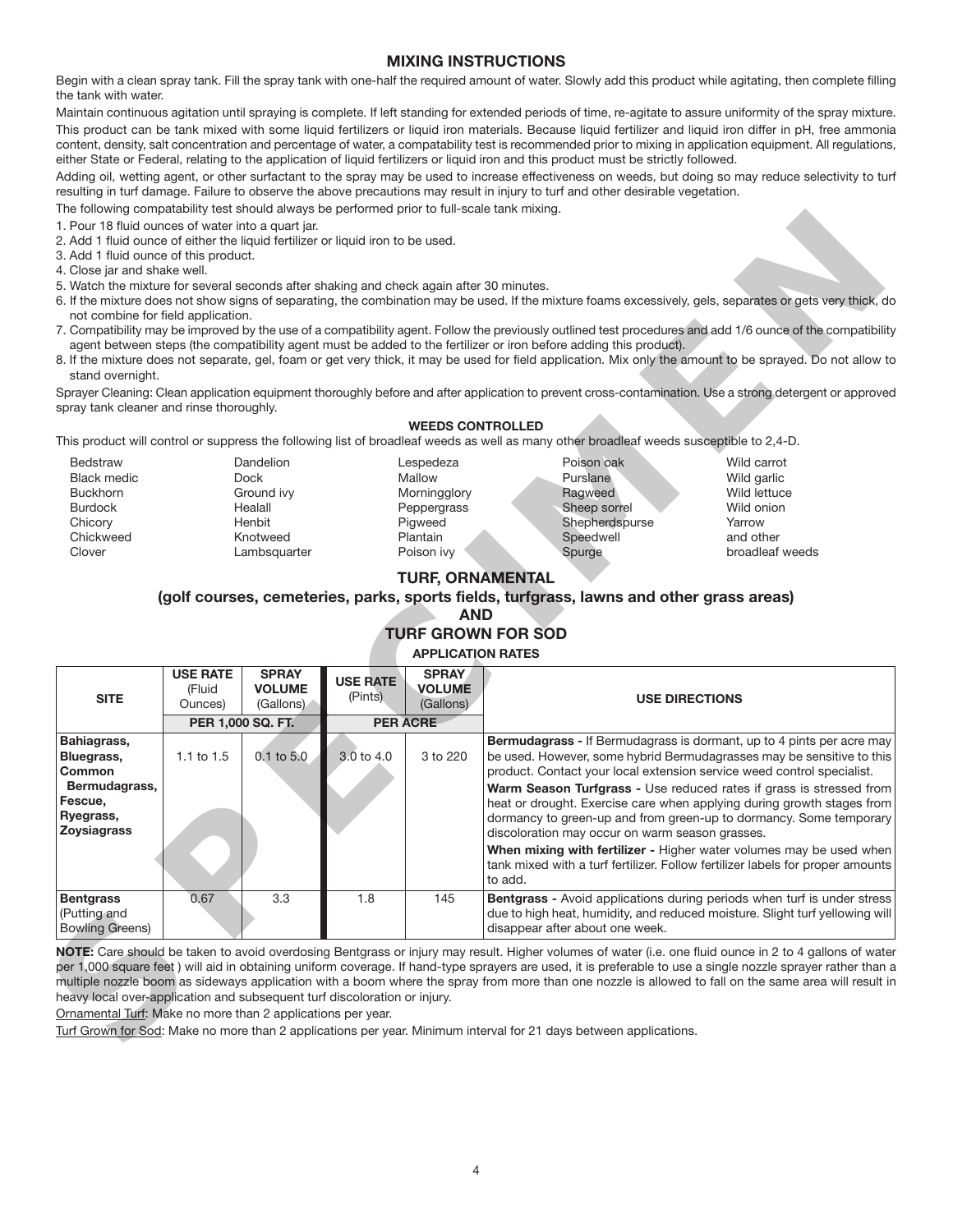### **LOW VOLUME SPRAY APPLICATION EQUIPMENT**

|                                                                                                                                                                                                                                                                                                                                                                                                                                                                                                                                                                                                                                                                                                                                                                                                                                                                                                                                                                                                                                                                                                                                                                                                                                                                                                                                                                                                                                                                                                                                                                                                                                                                                                                                                                                                                                                                                                                                                                                                                                                                                                                                                                                                                                                                                                                                                                                                                                                                                                                                                                                                                                                                                                                                                                                                                                                                                                                                                                                                                                                                                                                                                                                                                                                                                                                                                                                                                                                                                                                                                                                                                                                                                                                                                                                                                                                                                                                                                                                                                                                                                                                                                           |                                                                                            | <b>USE RATE</b>                                        |                      |                                                                                                                                                                                                                                                         |  |  |  |
|-----------------------------------------------------------------------------------------------------------------------------------------------------------------------------------------------------------------------------------------------------------------------------------------------------------------------------------------------------------------------------------------------------------------------------------------------------------------------------------------------------------------------------------------------------------------------------------------------------------------------------------------------------------------------------------------------------------------------------------------------------------------------------------------------------------------------------------------------------------------------------------------------------------------------------------------------------------------------------------------------------------------------------------------------------------------------------------------------------------------------------------------------------------------------------------------------------------------------------------------------------------------------------------------------------------------------------------------------------------------------------------------------------------------------------------------------------------------------------------------------------------------------------------------------------------------------------------------------------------------------------------------------------------------------------------------------------------------------------------------------------------------------------------------------------------------------------------------------------------------------------------------------------------------------------------------------------------------------------------------------------------------------------------------------------------------------------------------------------------------------------------------------------------------------------------------------------------------------------------------------------------------------------------------------------------------------------------------------------------------------------------------------------------------------------------------------------------------------------------------------------------------------------------------------------------------------------------------------------------------------------------------------------------------------------------------------------------------------------------------------------------------------------------------------------------------------------------------------------------------------------------------------------------------------------------------------------------------------------------------------------------------------------------------------------------------------------------------------------------------------------------------------------------------------------------------------------------------------------------------------------------------------------------------------------------------------------------------------------------------------------------------------------------------------------------------------------------------------------------------------------------------------------------------------------------------------------------------------------------------------------------------------------------------------------------------------------------------------------------------------------------------------------------------------------------------------------------------------------------------------------------------------------------------------------------------------------------------------------------------------------------------------------------------------------------------------------------------------------------------------------------------------------------|--------------------------------------------------------------------------------------------|--------------------------------------------------------|----------------------|---------------------------------------------------------------------------------------------------------------------------------------------------------------------------------------------------------------------------------------------------------|--|--|--|
| <b>EQUIPMENT</b>                                                                                                                                                                                                                                                                                                                                                                                                                                                                                                                                                                                                                                                                                                                                                                                                                                                                                                                                                                                                                                                                                                                                                                                                                                                                                                                                                                                                                                                                                                                                                                                                                                                                                                                                                                                                                                                                                                                                                                                                                                                                                                                                                                                                                                                                                                                                                                                                                                                                                                                                                                                                                                                                                                                                                                                                                                                                                                                                                                                                                                                                                                                                                                                                                                                                                                                                                                                                                                                                                                                                                                                                                                                                                                                                                                                                                                                                                                                                                                                                                                                                                                                                          | <b>APPLICATION</b>                                                                         | <b>Fluid Ounces</b><br>per 1,000<br><b>Square Feet</b> | Pints<br>per<br>Acre | <b>USE DIRECTIONS</b>                                                                                                                                                                                                                                   |  |  |  |
| <b>Controlled</b><br><b>Droplet Applicators</b><br>(CDA), Atomizers and                                                                                                                                                                                                                                                                                                                                                                                                                                                                                                                                                                                                                                                                                                                                                                                                                                                                                                                                                                                                                                                                                                                                                                                                                                                                                                                                                                                                                                                                                                                                                                                                                                                                                                                                                                                                                                                                                                                                                                                                                                                                                                                                                                                                                                                                                                                                                                                                                                                                                                                                                                                                                                                                                                                                                                                                                                                                                                                                                                                                                                                                                                                                                                                                                                                                                                                                                                                                                                                                                                                                                                                                                                                                                                                                                                                                                                                                                                                                                                                                                                                                                   | Bluegrass,<br>Fescue,<br>Ryegrass                                                          | 1.1 to $1.5$                                           | 3.0 to 4.0           | Use in sufficient water to assure coverage (1 to 4 gallons<br>of water per acre is normal for this type of equipment). Do<br>not overlap spray patterns.                                                                                                |  |  |  |
| <b>Spinning Disk Applicators</b>                                                                                                                                                                                                                                                                                                                                                                                                                                                                                                                                                                                                                                                                                                                                                                                                                                                                                                                                                                                                                                                                                                                                                                                                                                                                                                                                                                                                                                                                                                                                                                                                                                                                                                                                                                                                                                                                                                                                                                                                                                                                                                                                                                                                                                                                                                                                                                                                                                                                                                                                                                                                                                                                                                                                                                                                                                                                                                                                                                                                                                                                                                                                                                                                                                                                                                                                                                                                                                                                                                                                                                                                                                                                                                                                                                                                                                                                                                                                                                                                                                                                                                                          | Bahiagrass,<br>Common<br>Bermudagrass,<br>Zoysiagrass                                      | 0.50 to 0.75                                           | 1.5 to 2.0           | Use in sufficient water to assure coverage (1 to 4 gallons of<br>water per acre is normal for this type of equipment); and<br>follow CDA spray instructions for cool season grasses. Use<br>reduced rates if grass is stressed from heat, drought, etc. |  |  |  |
| <b>Lower Volume</b><br>Equipment<br>(equipped w/<br>spray nozzles)                                                                                                                                                                                                                                                                                                                                                                                                                                                                                                                                                                                                                                                                                                                                                                                                                                                                                                                                                                                                                                                                                                                                                                                                                                                                                                                                                                                                                                                                                                                                                                                                                                                                                                                                                                                                                                                                                                                                                                                                                                                                                                                                                                                                                                                                                                                                                                                                                                                                                                                                                                                                                                                                                                                                                                                                                                                                                                                                                                                                                                                                                                                                                                                                                                                                                                                                                                                                                                                                                                                                                                                                                                                                                                                                                                                                                                                                                                                                                                                                                                                                                        | Bluegrass,<br>Fescue,<br>Ryegrass<br>Bahiagrass,<br>Common<br>Bermudagrass,<br>Zoysiagrass | 1.1 to 1.5                                             | 3.0 to 4.0           | Use as little as 5 gallons of water per acre. Use only<br>application equipment that is capable of spreading a<br>uniform droplet, wetting each weed surface.                                                                                           |  |  |  |
|                                                                                                                                                                                                                                                                                                                                                                                                                                                                                                                                                                                                                                                                                                                                                                                                                                                                                                                                                                                                                                                                                                                                                                                                                                                                                                                                                                                                                                                                                                                                                                                                                                                                                                                                                                                                                                                                                                                                                                                                                                                                                                                                                                                                                                                                                                                                                                                                                                                                                                                                                                                                                                                                                                                                                                                                                                                                                                                                                                                                                                                                                                                                                                                                                                                                                                                                                                                                                                                                                                                                                                                                                                                                                                                                                                                                                                                                                                                                                                                                                                                                                                                                                           |                                                                                            |                                                        |                      |                                                                                                                                                                                                                                                         |  |  |  |
|                                                                                                                                                                                                                                                                                                                                                                                                                                                                                                                                                                                                                                                                                                                                                                                                                                                                                                                                                                                                                                                                                                                                                                                                                                                                                                                                                                                                                                                                                                                                                                                                                                                                                                                                                                                                                                                                                                                                                                                                                                                                                                                                                                                                                                                                                                                                                                                                                                                                                                                                                                                                                                                                                                                                                                                                                                                                                                                                                                                                                                                                                                                                                                                                                                                                                                                                                                                                                                                                                                                                                                                                                                                                                                                                                                                                                                                                                                                                                                                                                                                                                                                                                           |                                                                                            |                                                        |                      |                                                                                                                                                                                                                                                         |  |  |  |
| <b>STORAGE AND DISPOSAL</b><br>Do not contaminate water, food or feed by storage or disposal.<br>PESTICIDE STORAGE: This product should be stored in its original container in a cool, dry locked place out of the reach of children and out of direct<br>sunlight. Do not use or store near heat or open flame. Store at temperatures above 32°F. If allowed to freeze, remix before using. This does not alter this<br>product. Containers should be opened in well ventilated areas. Keep container tightly sealed when not in use. Do not stack cardboard cases more than<br>two pallets high. Do not store near open containers of fertilizer, seed or other pesticides.<br>PESTICIDE DISPOSAL: To avoid wastes, use all material in this container by application according to label directions. If waste cannot be avoided, offer<br>remaining product to a waste disposal facility or pesticide disposal program (often such programs are run by state or local governments or by industry).<br><b>CONTAINER DISPOSAL:</b><br>[Nonrefillable Containers 5 Gallons or Less:] Nonrefillable container. Do not reuse or refill this container. Offer for recycling if available. Triple rinse<br>container (or equivalent) promptly after emptying. Triple rinse as follows: Empty the remaining contents into application equipment or a mix tank and<br>drain for 10 seconds after the flow begins to drip. Fill the container 1/4 full with water and recap. Shake for 10 seconds. Pour rinsate into application<br>equipment or a mix tank or store rinsate for later use or disposal. Drain for 10 seconds after the flow begins to drip. Repeat this procedure two more<br>times. Then offer for recycling or reconditioning, or puncture and dispose of in a sanitary landfill, or by other procedures approved by State and local<br>authorities. Plastic containers are also disposable by incineration, or, if allowed by State and local authorities, by burning. If burned, stay out of smoke.<br>[Nonrefillable Containers Larger than 5 Gallons:] Nonrefillable container. Do not reuse or refill this container. Offer for recycling if available. Triple rinse<br>or pressure rinse container (or equivalent) promptly after emptying. Triple rinse as follows: Empty the remaining contents into application equipment<br>or a mix tank. Fill the container 1/4 full with water. Replace and tighten closures. Tip container on its side and roll it back and forth, ensuring at least one<br>complete revolution, for 30 seconds. Stand the container on its end and tip it back and forth several times. Turn the container over onto its other end<br>and tip it back and forth several times. Empty the rinsate into application equipment or a mix tank or store rinsate for later use or disposal. Repeat this<br>procedure two more times. Pressure rinse as follows: Empty the remaining contents into application equipment or a mix tank and continue to drain<br>for 10 seconds after the flow begins to drip. Hold container upside down over application equipment or mix tank or collect rinsate for later use or<br>disposal. Insert pressure rinsing nozzle in the side of the container, and rinse at about 40 psi for at least 30 seconds. Drain for 10 seconds after the flow<br>begins to drip.<br>[Refillable Container Larger than 5 Gallons:] Refillable container. Refill this container with pesticide only. Do not reuse this container for any other<br>purpose. Cleaning the container before final disposal is the responsibility of the person disposing of the container. Cleaning before refilling is the<br>responsibility of the refiller. To clean the container before final disposal, empty the remaining contents from this container into application equipment or<br>a mix tank. Fill the container about 10% full with water and, if possible, spray all sides while adding water. If practical, agitate vigorously or recirculate<br>water with the pump for two minutes. Pour or pump rinsate into application equipment or rinsate collection system. Repeat this rinsing procedure two |                                                                                            |                                                        |                      |                                                                                                                                                                                                                                                         |  |  |  |
|                                                                                                                                                                                                                                                                                                                                                                                                                                                                                                                                                                                                                                                                                                                                                                                                                                                                                                                                                                                                                                                                                                                                                                                                                                                                                                                                                                                                                                                                                                                                                                                                                                                                                                                                                                                                                                                                                                                                                                                                                                                                                                                                                                                                                                                                                                                                                                                                                                                                                                                                                                                                                                                                                                                                                                                                                                                                                                                                                                                                                                                                                                                                                                                                                                                                                                                                                                                                                                                                                                                                                                                                                                                                                                                                                                                                                                                                                                                                                                                                                                                                                                                                                           |                                                                                            |                                                        |                      |                                                                                                                                                                                                                                                         |  |  |  |

# **STORAGE AND DISPOSAL**